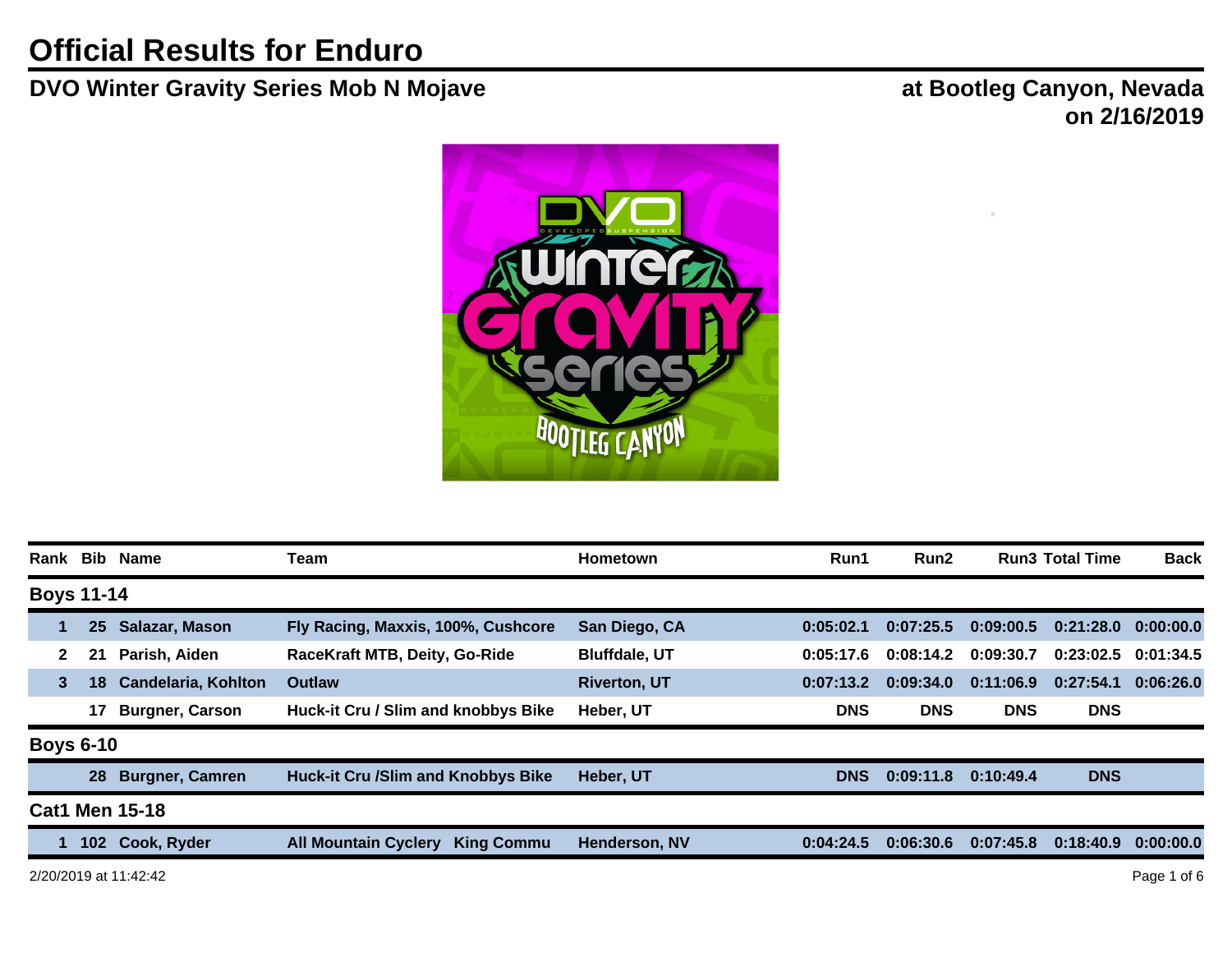|                       |                |       | Rank Bib Name          | <b>Team</b>                                       | Hometown                 | Run1       | Run2       |            | <b>Run3 Total Time</b> | <b>Back</b> |
|-----------------------|----------------|-------|------------------------|---------------------------------------------------|--------------------------|------------|------------|------------|------------------------|-------------|
|                       | $\mathbf{2}$   | 38    | <b>Maxwell, Jesse</b>  | <b>Anthem bicycles</b>                            | <b>Anthem Arizona</b>    | 0:04:51.6  | 0:06:48.0  | 0:08:10.3  | 0:19:49.8              | 0:01:08.9   |
|                       | 3              |       | 103 Donnaway, Simon    | <b>Scott Bikes/Durango Devo Flyers</b>            | Durango, CO              | 0:05:02.8  | 0:06:49.1  | 0:08:14.6  | 0:20:06.5              | 0:01:25.6   |
|                       |                |       | <b>Cat1 Men 19-29</b>  |                                                   |                          |            |            |            |                        |             |
|                       | 1.             | 119   | Sullivan, Ryan         | <b>Santa Cruz Bikes</b>                           | <b>Tuolumne, CA</b>      | 0:04:44.6  | 0:06:37.7  | 0:08:06.2  | 0:19:28.5              | 0:00:00.0   |
|                       | 2              | 34    | Forsty, Sonny          |                                                   | Reno, NV                 | 0:04:53.6  | 0:06:50.8  | 0:08:01.2  | 0:19:45.6              | 0:00:17.1   |
|                       | 3              | 110   | <b>SUSSMAN, LARRY</b>  | <b>NEVADA CYCLING</b>                             | <b>NEVADA CITY CA</b>    | 0:04:44.8  | 0:06:48.7  | 0:08:23.0  | 0:19:56.5              | 0:00:28.0   |
|                       | 4              | 116   | <b>Nystrom, Anders</b> | Niner/Clif/Deity/LumbaJack                        | Boise, ID                | 0:05:28.4  | 0:06:38.8  | 0:08:25.7  | 0:20:33.0              | 0:01:04.5   |
|                       |                | 117   | Scholes, Jace          | <b>Cheeseburger racing</b>                        | Henderson, NV            | <b>DNS</b> | <b>DNS</b> | <b>DNS</b> | <b>DNS</b>             |             |
| <b>Cat1 Men 30-39</b> |                |       |                        |                                                   |                          |            |            |            |                        |             |
|                       | 1.             | 123   | Goss, Jesse            | Alchemy Bicycles, Sonoran cycles.                 | Surprise, AZ             | 0:04:49.1  | 0:06:31.5  | 0:07:57.2  | 0:19:17.8              | 0:00:00.0   |
|                       | $\mathbf{2}^-$ | 122   |                        | BOWERS, KRISTOPH Bikefettish/HTComponents/WEEVIL/ | Murrieta, CA, CA         | 0:04:46.7  | 0:06:38.0  | 0:08:04.5  | 0:19:29.1              | 0:00:11.3   |
|                       | 3              | 129   | <b>Walker, Nick</b>    | <b>Bike Fettish</b>                               | Temecula, CA             | 0:04:55.5  | 0:06:43.3  | 0:08:08.2  | 0:19:47.1              | 0:00:29.2   |
|                       | 4              | 127   | Miller, Jake           | <b>Red Rock Bicycle</b>                           | St George, UT            | 0:05:18.8  | 0:06:57.8  | 0:08:31.8  | 0:20:48.4              | 0:01:30.6   |
|                       | 5.             | 124   | Jondle, Riley          |                                                   | <b>Mammoth Lakes, CA</b> | 0:04:57.4  | 0:07:17.0  | 0:08:39.4  | 0:20:53.8              | 0:01:35.9   |
|                       | 6              | 125   | Lee, Colton            | <b>BISON.ONE RACING / BILL'S BIKE</b>             | Idaho Falls, ID          | 0:05:24.5  | 0:07:12.4  | 0:08:56.8  | 0:21:33.7              | 0:02:15.8   |
|                       |                |       | <b>Cat1 Men 40-49</b>  |                                                   |                          |            |            |            |                        |             |
|                       | 1.             | 132   | Quiocho, Justus        | All mountain cyclery                              | Henderson, NV            | 0:04:17.1  | 0:06:10.3  | 0:07:22.6  | 0:17:50.0              | 0:00:00.0   |
|                       |                | 2 133 | <b>Winter, Quinn</b>   | Knolly/DVO/Deity/Maxxis/100%                      | Henderson, NV            | 0:04:30.3  | 0:06:39.7  | 0:07:59.6  | 0:19:09.6              | 0:01:19.6   |
|                       | 3.             | 135   | Welch, Geoff           | <b>DVO Suspension</b>                             | <b>Bakersfield, CA</b>   | 0:04:53.5  | 0:06:33.3  | 0:07:59.2  | 0:19:26.1              | 0:01:36.1   |
|                       | 4              | 131   | Knipe, Rob             | <b>Reggies Bike Shop</b>                          | Phoenix, AZ              | 0:05:00.2  | 0:06:45.6  | 0:08:23.8  | 0:20:09.6              | 0:02:19.7   |
|                       | 5.             | 130   | Bruen, Joshua          | <b>Team Bikefettish</b>                           | Temecula, CA             | 0:05:33.6  | 0:07:08.5  | 0:08:36.6  | 0:21:18.7              | 0:03:28.7   |
|                       | 6              | 142   | Salabye, Vincent       | <b>Silver Stallion Coffee and Bike</b>            | <b>Navline</b>           | 0:05:15.6  | 0:07:58.4  | 0:08:23.7  | 0:21:37.7              | 0:03:47.7   |
|                       | 7 <sup>7</sup> | 134   | <b>Bischoff, Gary</b>  |                                                   | <b>Durango</b>           | 0:06:05.1  | 0:07:18.4  | 0:08:45.1  | 0:22:08.6              | 0:04:18.7   |
|                       |                |       | Cat1 Men 60+           |                                                   |                          |            |            |            |                        |             |
|                       |                |       | 1 136 Bondurant, Bobby | <b>Truckercoposse</b>                             | <b>Big Bear City, CA</b> | 0:05:48.2  | 0:08:36.5  | 0:10:29.0  | 0:24:53.7              | 0:00:00.0   |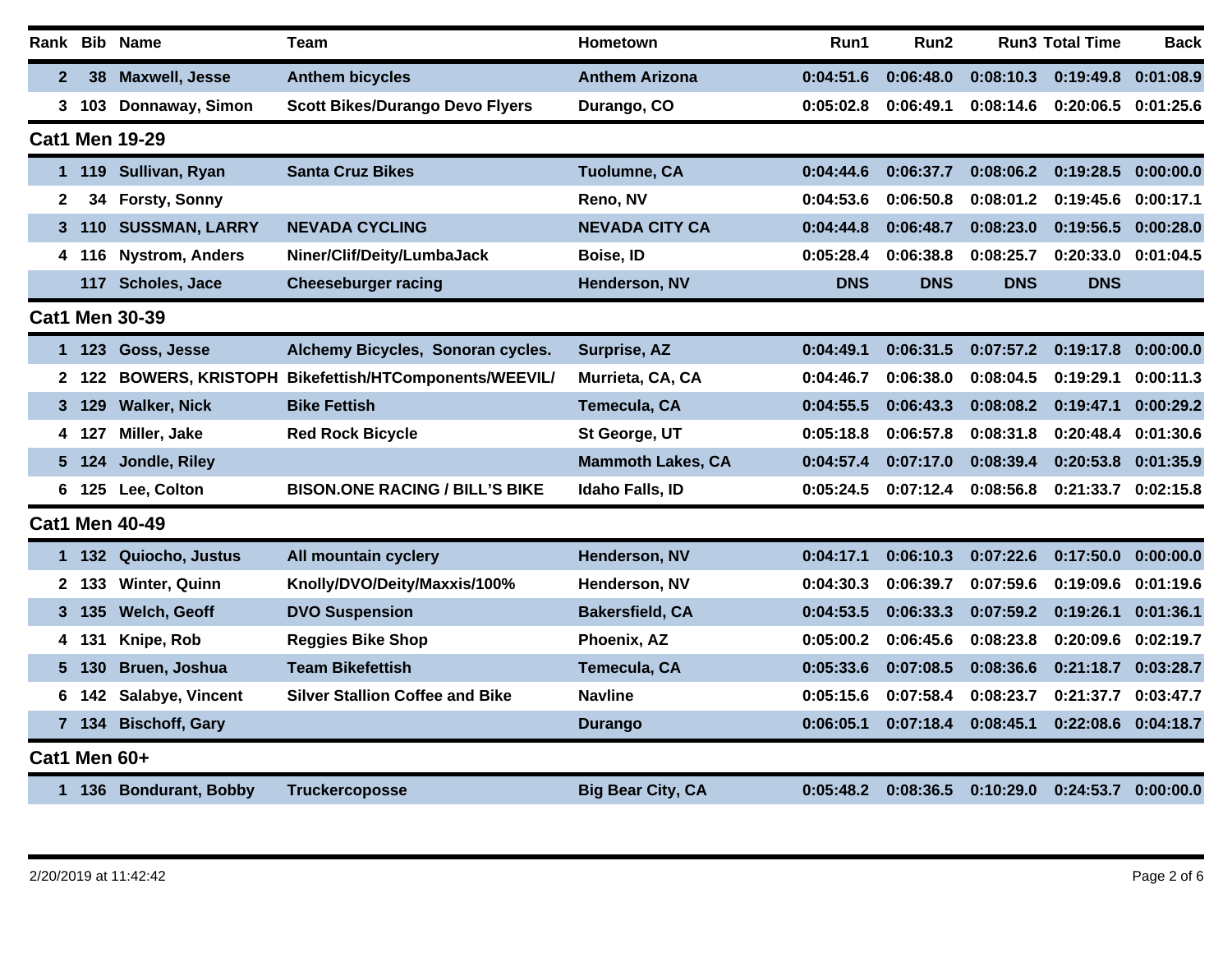|                       |                       |            | Rank Bib Name           | <b>Team</b>                            | Hometown                 | Run1       | Run2       |            | <b>Run3 Total Time</b>              | Back      |
|-----------------------|-----------------------|------------|-------------------------|----------------------------------------|--------------------------|------------|------------|------------|-------------------------------------|-----------|
|                       |                       |            | Cat1 Women 30-99        |                                        |                          |            |            |            |                                     |           |
|                       | 1                     |            | 36 Czerwinski, Leslie   | Go-Ride.com/EnduroBites/PivotCyc       | <b>SLC</b>               | 0:06:24.2  | 0:08:36.3  |            | $0:10:23.2$ $0:25:23.6$ $0:00:00.0$ |           |
|                       | <b>Cat2 Men 15-18</b> |            |                         |                                        |                          |            |            |            |                                     |           |
|                       | 1                     | <b>200</b> | Hansen, Emitt           | <b>Eminent cycles/DVO</b>              | <b>San Marcos</b>        | 0:04:34.4  | 0:06:32.6  | 0:08:06.3  | 0:19:13.3                           | 0:00:00.0 |
|                       |                       | 2 206      | Thompson, Wyatt         | mtbwithkids.com / pixelcrane           | Salt Lake City, UT       | 0:04:45.1  | 0:06:57.6  | 0:08:08.8  | 0:19:51.5                           | 0:00:38.2 |
|                       | 3                     | -203       | Ochoa, Timothy          | <b>Racekraft and Go-ride bike shop</b> | Sandy, UT                | 0:04:33.9  | 0:07:01.5  | 0:08:18.9  | 0:19:54.4                           | 0:00:41.1 |
|                       | 4                     | -204       | Parish, Alex            | RaceKraft MTB, Deity, Go-Ride          | <b>Bluffdale, UT</b>     | 0:04:47.1  | 0:07:24.2  | 0:08:46.6  | 0:20:57.9                           | 0:01:44.6 |
|                       | $5^{\circ}$           | 207        | <b>Walker, Dillon</b>   | <b>Bike Fettish</b>                    | Temecula, CA             | 0:05:29.5  | 0:07:12.5  | 0:08:42.7  | 0:21:24.7                           | 0:02:11.3 |
| <b>Cat2 Men 19-29</b> |                       |            |                         |                                        |                          |            |            |            |                                     |           |
|                       | $\mathbf 1$           | 210        | <b>Chavez, Manny</b>    | Young bucks gravity AZ                 | Phoenix, AZ              | 0:04:47.4  | 0:06:55.3  | 0:08:22.0  | 0:20:04.6                           | 0:00:00.0 |
|                       |                       | 2 211      | Dickten, Nicolas        | <b>Sports Basement</b>                 | San Ramon, CA            | 0:04:44.9  | 0:07:05.4  | 0:08:14.5  | 0:20:04.8                           | 0:00:00.1 |
|                       |                       | 3 209      | Chavez, Julio           | Young bucks gravity AZ                 | Phoenix, AZ              | 0:05:18.7  | 0:07:44.7  | 0:09:16.0  | 0:22:19.5                           | 0:02:14.8 |
| <b>Cat2 Men 30-39</b> |                       |            |                         |                                        |                          |            |            |            |                                     |           |
|                       |                       | 1 229      | mcconnel, hunter        |                                        | Girdwood, AK             | 0:04:44.3  | 0:06:42.0  | 0:08:14.4  | 0:19:40.7                           | 0:00:00.0 |
|                       |                       | 2 218      | spare, richie           |                                        | Henderson, NV            | 0:04:50.3  | 0:06:53.7  | 0:08:19.1  | 0:20:03.1                           | 0:00:22.3 |
|                       |                       | 3 216      | Glen, Jared             | <b>Verde Valley Bicycle Company</b>    | <b>Cottonwood, AZ</b>    | 0:04:57.6  | 0:06:50.7  | 0:08:20.1  | 0:20:08.5                           | 0:00:27.7 |
|                       |                       |            | 4 215 Clevenger, AJ     | DVO Suspension, BTO Sports, Mest       | Oxnard, CA               | 0:05:10.9  | 0:06:53.4  | 0:08:33.1  | 0:20:37.4                           | 0:00:56.6 |
|                       |                       |            | <b>Cat2 Men 40-49</b>   |                                        |                          |            |            |            |                                     |           |
|                       |                       | 1 224      | Myers, John             |                                        | <b>Golden Valley, AZ</b> | 0:05:00.2  | 0:06:38.6  | 0:08:27.2  | 0:20:06.1                           | 0:00:00.0 |
|                       |                       |            | horak, ian              | <b>FEA Race Team</b>                   | Henderson, NV            | 0:04:51.6  | 0:07:03.4  | 0:08:23.8  | 0:20:18.8                           | 0:00:12.7 |
|                       |                       | 223        | <b>Keane, Nick</b>      |                                        | <b>Mountain View, CA</b> | <b>DNS</b> | <b>DNS</b> | <b>DNS</b> | <b>DNS</b>                          |           |
|                       |                       |            | <b>Cat2 Women 15-29</b> |                                        |                          |            |            |            |                                     |           |
|                       |                       |            | 1 226 Steele, Zoe       | RaceKraft/Go-Ride.com                  | Sandy, UT                | 0:07:04.4  | 0:08:51.1  | 0:11:11.7  | 0:27:07.2 0:00:00.0                 |           |
|                       |                       |            | Cat2 Women 30+          |                                        |                          |            |            |            |                                     |           |
|                       |                       |            | 1 227 Eaton, Jessie     | <b>AMC-All Mountain</b>                | <b>Boulder City, NV</b>  | 0:07:39.7  | 0:08:00.1  | 0:09:59.1  | 0:25:38.8                           | 0:00:00.0 |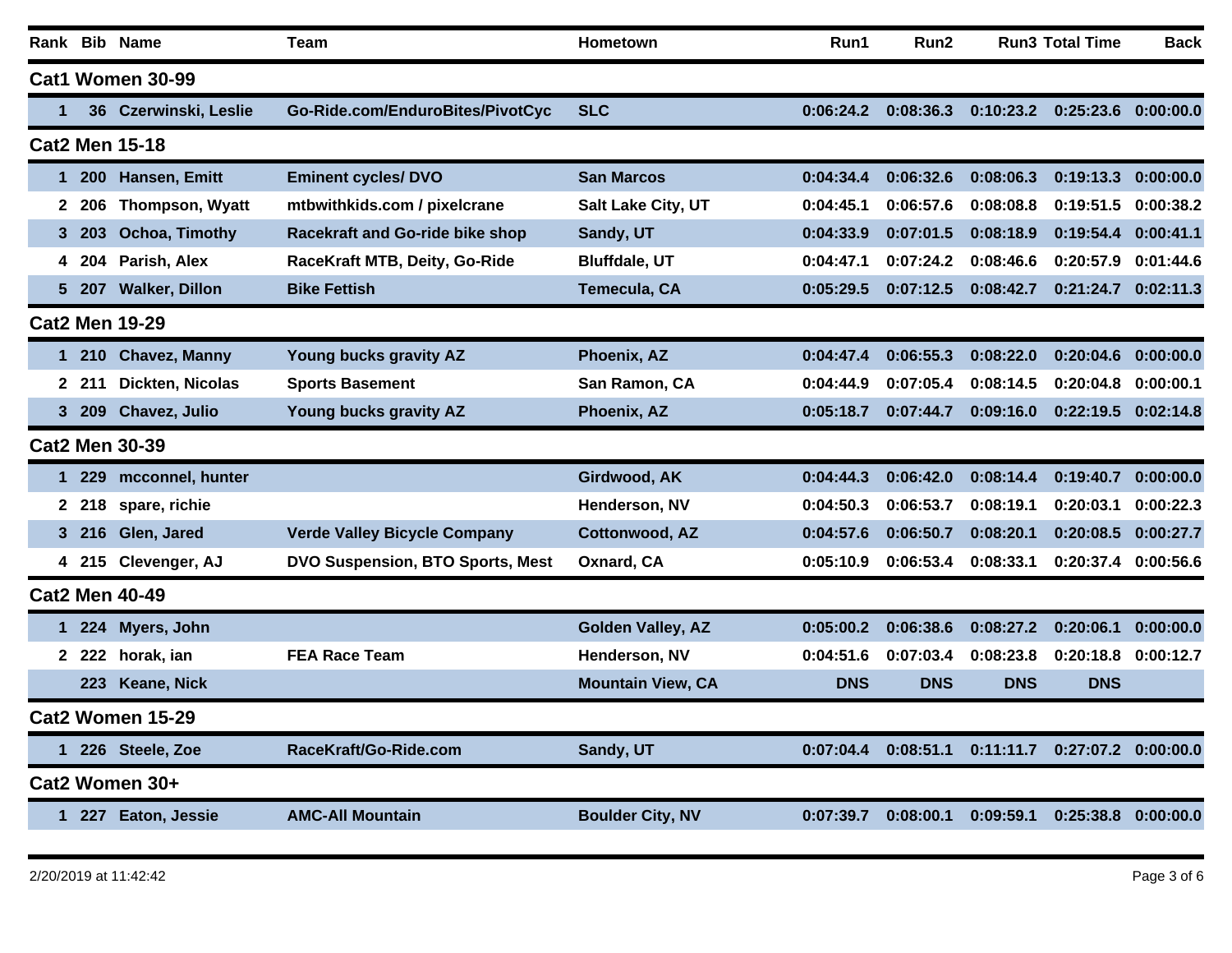|                       |                    | Rank Bib Name           | Team                                           | Hometown                    | Run1      | Run2       |            | <b>Run3 Total Time</b> | Back      |
|-----------------------|--------------------|-------------------------|------------------------------------------------|-----------------------------|-----------|------------|------------|------------------------|-----------|
|                       |                    | Cat2&3 Men 50-59        |                                                |                             |           |            |            |                        |           |
|                       | 1.                 | 301 Challoner, Mark     | <b>Sun-N-Spokes</b>                            | Sierra+Vista, AZ            | 0:05:17.3 | 0:06:55.0  | 0:08:43.4  | 0:20:55.7 0:00:00.0    |           |
|                       | 2 302              | <b>Chang, H Dumbass</b> | <b>Dumbass Rasing</b>                          | Las Vegas, NV               | 0:05:45.0 | 0:07:19.0  | 0:08:59.2  | 0:22:03.2              | 0:01:07.6 |
|                       | 3<br>366           | <b>Foster, David</b>    |                                                |                             | 0:06:06.2 | 0:08:27.6  | 0:10:13.4  | 0:24:47.2 0:03:51.6    |           |
|                       |                    | <b>Cat3 Men 15-18</b>   |                                                |                             |           |            |            |                        |           |
|                       | 1.                 | 304 Gard, Travis        |                                                | <b>Riverton, UT</b>         | 0:04:52.6 | 0:07:08.5  | 0:08:21.3  | 0:20:22.4 0:00:00.0    |           |
|                       | 2<br>306           | Tobin, Jake             | <b>Havasu Bike and Fitness / Bayview I</b>     | Lake Havasu City, AZ        | 0:05:59.0 | 0:08:24.3  | 0:09:32.6  | 0:23:55.9              | 0:03:33.5 |
|                       | 335<br>3.          | Vincent, jaxson         | goride racekraft                               | draper                      | 0:06:36.4 | 0:08:05.9  | 0:10:09.8  | 0:24:52.1              | 0:04:29.7 |
|                       |                    | 4 333 Gayer, Luke       | RaceKraft, Go Ride                             | Sandy                       | 0:05:24.1 | 0:12:43.1  | 0:12:20.6  | 0:30:27.8 0:10:05.4    |           |
| <b>Cat3 Men 19-29</b> |                    |                         |                                                |                             |           |            |            |                        |           |
|                       | 339<br>$\mathbf 1$ | <b>Saxton, Clayton</b>  |                                                | Las vegas                   | 0:05:32.4 | 0:07:04.1  | 0:08:26.8  | 0:21:03.3 0:00:00.0    |           |
|                       | $\mathbf 2$<br>310 | <b>McDougall, River</b> | Troy Lee Designs, Santa Cruz Bikes             | <b>Bakersfield, CA</b>      | 0:05:33.6 | 0:07:29.3  | 0:08:46.5  | 0:21:49.4              | 0:00:46.1 |
|                       | 3 315              | <b>Tibbitts, Tyler</b>  | <b>Tibbitts Racing</b>                         | <b>Chandler, AZ</b>         | 0:05:38.8 | 0:07:32.1  | 0:09:19.1  | 0:22:30.0              | 0:01:26.7 |
|                       | 312<br>4           | Newberry, Casey         | <b>BISON.ONE RACING / BILL'S BIKE</b>          | Idaho Falls, ID             | 0:06:33.2 | 0:08:11.0  | 0:09:51.0  | 0:24:35.2 0:03:31.9    |           |
|                       | 5.<br>-311         | <b>Mills, David</b>     | <b>BISON.ONE RACING / BILL'S BIKE</b>          | <b>Idaho Falls, ID</b>      | 0:06:20.6 | 0:08:28.5  | 0:09:58.4  | 0:24:47.5              | 0:03:44.3 |
|                       | 309<br>6           | Jordan, Jacob           | <b>Azfreeride</b>                              | <b>LAKE HAVASU CITY, AZ</b> | 0:06:16.7 | 0:08:22.7  | 0:10:09.5  | 0:24:48.9              | 0:03:45.6 |
|                       | 308<br>7           | Garcia, Nicholas        | <b>Sports Basement</b>                         | Discovery Bay, CA           | 0:07:16.1 | 0:08:20.9  | 0:10:15.2  | 0:25:52.2 0:04:48.9    |           |
|                       | 8.<br>313          |                         | Steenbock, Christoph C57racing.com, AZFREERIDE | Lake havasu city, AZ        | 0:08:21.5 | 0:08:49.8  | 0:10:50.1  | 0:28:01.4              | 0:06:58.1 |
|                       |                    | 314 Stout, Dylan        | Southwest Bikes, Arc-Iris, Apache P            | Las Vegas, NV               | 0:06:17.5 | <b>DNS</b> | <b>DNS</b> | <b>DNS</b>             |           |
|                       |                    | <b>Cat3 Men 30-39</b>   |                                                |                             |           |            |            |                        |           |
|                       | 336<br>1.          | Livermore, Brandon      | <b>Elite Team Realty</b>                       | <b>Lake Havasu City</b>     | 0:05:40.5 | 0:07:07.6  | 0:08:47.9  | 0:21:36.0              | 0:00:00.0 |
|                       | 325<br>2           | Thompson, Geoff         | <b>BISON.ONE RACING / BILL'S BIKE</b>          | Idaho Falls, ID             | 0:05:39.0 | 0:07:32.1  | 0:09:25.1  | 0:22:36.2              | 0:01:00.2 |
|                       | 3 321              | lamphear, joseph        | LazyJacob                                      | <b>Tucson, AZ</b>           | 0:06:08.5 | 0:07:45.4  | 0:09:30.0  | 0:23:23.8              | 0:01:47.9 |
|                       | 324<br>4           | Strait, John            | Alpinerideshop,cafa_99,rideitout,re            | Parker, AZ                  | 0:06:42.6 | 0:08:13.0  | 0:10:17.7  | 0:25:13.2              | 0:03:37.3 |
|                       | 5 323              | <b>Strait, James</b>    | Alpinerideshop,cafa_99,rideitout,re            | Parker, AZ                  | 0:07:32.2 | 0:08:27.0  | 0:10:18.9  | 0:26:18.0              | 0:04:42.1 |
|                       | 317                | <b>Bush, Michael</b>    |                                                | Henderson, NV               | 0:06:58.5 | <b>DNF</b> | <b>DNS</b> | <b>DNF</b>             |           |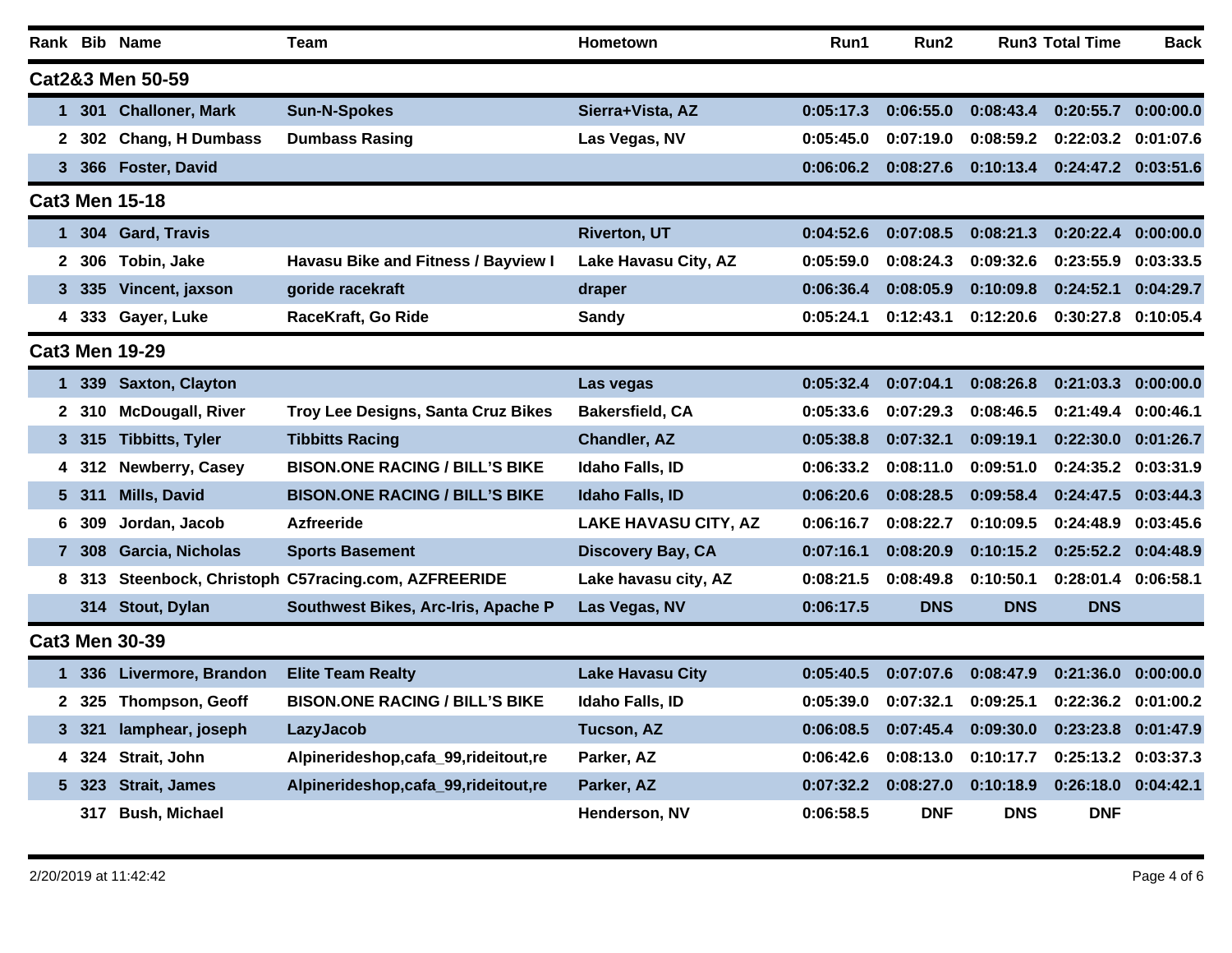|                 |                 | Rank Bib Name           | <b>Team</b>                                        | Hometown                | Run1       | Run2       |            | <b>Run3 Total Time</b> | <b>Back</b> |  |
|-----------------|-----------------|-------------------------|----------------------------------------------------|-------------------------|------------|------------|------------|------------------------|-------------|--|
|                 |                 | 319 Cervellini, Donald  |                                                    | Henderson, NV           | 0:08:40.2  | <b>DNF</b> | 0:10:28.9  | <b>DNF</b>             |             |  |
|                 |                 | 320 Horgan, Bryan       |                                                    | Reno, NV                | <b>DNS</b> | <b>DNS</b> | <b>DNS</b> | <b>DNS</b>             |             |  |
|                 |                 | <b>Cat3 Men 40-49</b>   |                                                    |                         |            |            |            |                        |             |  |
| 1.              | 327             | Hardenbrook, Mike       | <b>BraaapPack</b>                                  | Scottsdale, AZ          | 0:05:40.6  | 0:06:54.8  | 0:08:37.3  | 0:21:12.6 0:00:00.0    |             |  |
| 2               | 330             | Sexton, Chris           |                                                    | las vegas, NV           | 0:05:21.9  | 0:07:37.5  | 0:08:52.8  | 0:21:52.1              | 0:00:39.5   |  |
| 3.              | 338             | Tung, Jacob             | <b>Exhale Bikes</b>                                | Flagstaff, AZ           | 0:06:57.8  | 0:07:18.1  | 0:09:12.4  | 0:23:28.3              | 0:02:15.7   |  |
| 4               | 329             | <b>McDougall, Sean</b>  | Born Vintage, Team Action Dad, Gri                 | <b>Bakersfield, CA</b>  | 0:06:03.7  | 0:07:54.7  | 0:09:59.8  | 0:23:58.2              | 0:02:45.6   |  |
|                 | 5 221           |                         | giovannelli, christoph DVO/ BOX COMPONENT/ GRAVITY | San Marino, CA          | 0:06:22.0  | 0:08:00.3  | 0:09:41.8  | 0:24:04.1              | 0:02:51.5   |  |
| 6               | 328             | <b>Mangrum, Chris</b>   | <b>Kore North</b>                                  | Boise, ID               | 0:07:26.8  | 0:10:06.8  | 0:11:25.5  | 0:28:59.0              | 0:07:46.4   |  |
|                 |                 |                         | <b>Silver Stallion Coffee and Bike</b>             |                         |            |            |            |                        |             |  |
| Cat3 Women 30+  |                 |                         |                                                    |                         |            |            |            |                        |             |  |
| 1.              | <b>331</b>      | <b>Ellsworth, Donna</b> | <b>MTB Experience</b>                              | Lake Havasu City, AZ    | 0:12:02.7  | 0:09:11.6  | 0:11:07.9  | 0:32:22.3              | 0:00:00.0   |  |
|                 |                 | Pro/Open Men            |                                                    |                         |            |            |            |                        |             |  |
| 1               |                 | 4 Geankoplis, Evan      | <b>Ibis/DVO</b>                                    | Fair oaks, CA           | 0:04:04.1  | 0:06:07.1  | 0:07:21.5  | 0:17:32.6              | 0:00:00.0   |  |
| 2               | 41              | David, Jeremy           |                                                    |                         | 0:04:18.3  | 0:06:07.8  | 0:07:35.0  | 0:18:01.1              | 0:00:28.5   |  |
| 3               | 40              | vanek, dylan            | <b>The Path Bike Shop</b>                          | Irvine, CA              | 0:04:15.0  | 0:06:21.6  | 0:07:35.4  | 0:18:12.0              | 0:00:39.4   |  |
| 4               | 6               | <b>Ulmer, Naish</b>     | <b>SCOTT BIKES, DAKINE, REYNOLDS</b>               | Fort Colline, CO        | 0:04:10.5  | 0:06:29.5  | 0:07:44.4  | 0:18:24.3              | 0:00:51.7   |  |
| 5.              | 101             | Chapin, Aiden           | DVO Suspension, 100%                               | Valencia, CA            | 0:04:58.8  | 0:06:12.6  | 0:07:24.3  | 0:18:35.8              | 0:01:03.2   |  |
| 6               | 5.              | Lewis, Bryce            | <b>UNR</b>                                         | Reno, NV                | 0:04:33.2  | 0:06:19.9  | 0:07:43.8  | 0:18:36.9              | 0:01:04.3   |  |
| $\mathbf{7}$    | 13              | <b>Stallard, Trent</b>  | <b>Red Rock Bicycle Company</b>                    | St George, UT           | 0:04:27.3  | 0:06:35.8  | 0:07:43.1  | 0:18:46.2              | 0:01:13.6   |  |
| 8               | 14              | Perry, James            | Cannondale/Laketown/Truckerco                      | <b>Riverton, UT</b>     | 0:04:20.7  | 0:06:44.3  | 0:08:02.9  | 0:19:07.9              | 0:01:35.3   |  |
| 9               | 141             | bloss, kenny            |                                                    |                         | 0:04:23.6  | 0:06:42.5  | 0:08:01.9  | 0:19:08.0              | 0:01:35.3   |  |
| 10              | 15 <sub>1</sub> | wrobel, kaj             | <b>Action Rideshop</b>                             | mesa, AZ                | 0:04:31.7  | 0:06:43.6  | 0:07:53.1  | 0:19:08.5              | 0:01:35.9   |  |
| 11              |                 | 9 Gibson, Greg          | <b>TruckerCo Rockstar Energy</b>                   | <b>Boulder City, NV</b> | 0:04:45.6  | 0:06:32.8  | 0:08:12.8  | 0:19:31.1 0:01:58.5    |             |  |
| $12 \,$         | 10              | Johnson, Scott          | <b>All Mountain Cyclery</b>                        | Hnederson, NV           | 0:04:34.2  | 0:06:54.4  | 0:08:04.8  | 0:19:33.3 0:02:00.7    |             |  |
| 13 <sup>7</sup> | 100             | <b>Licos, Mark</b>      | privateer                                          | <b>Philippines</b>      | 0:04:48.8  | 0:06:47.3  | 0:08:08.2  | 0:19:44.4 0:02:11.7    |             |  |
| 14              |                 | 8 Van Noy, Ryan         |                                                    | Laguna Beach, CA        | 0:04:47.6  | 0:07:09.5  | 0:08:34.1  | 0:20:31.2 0:02:58.6    |             |  |